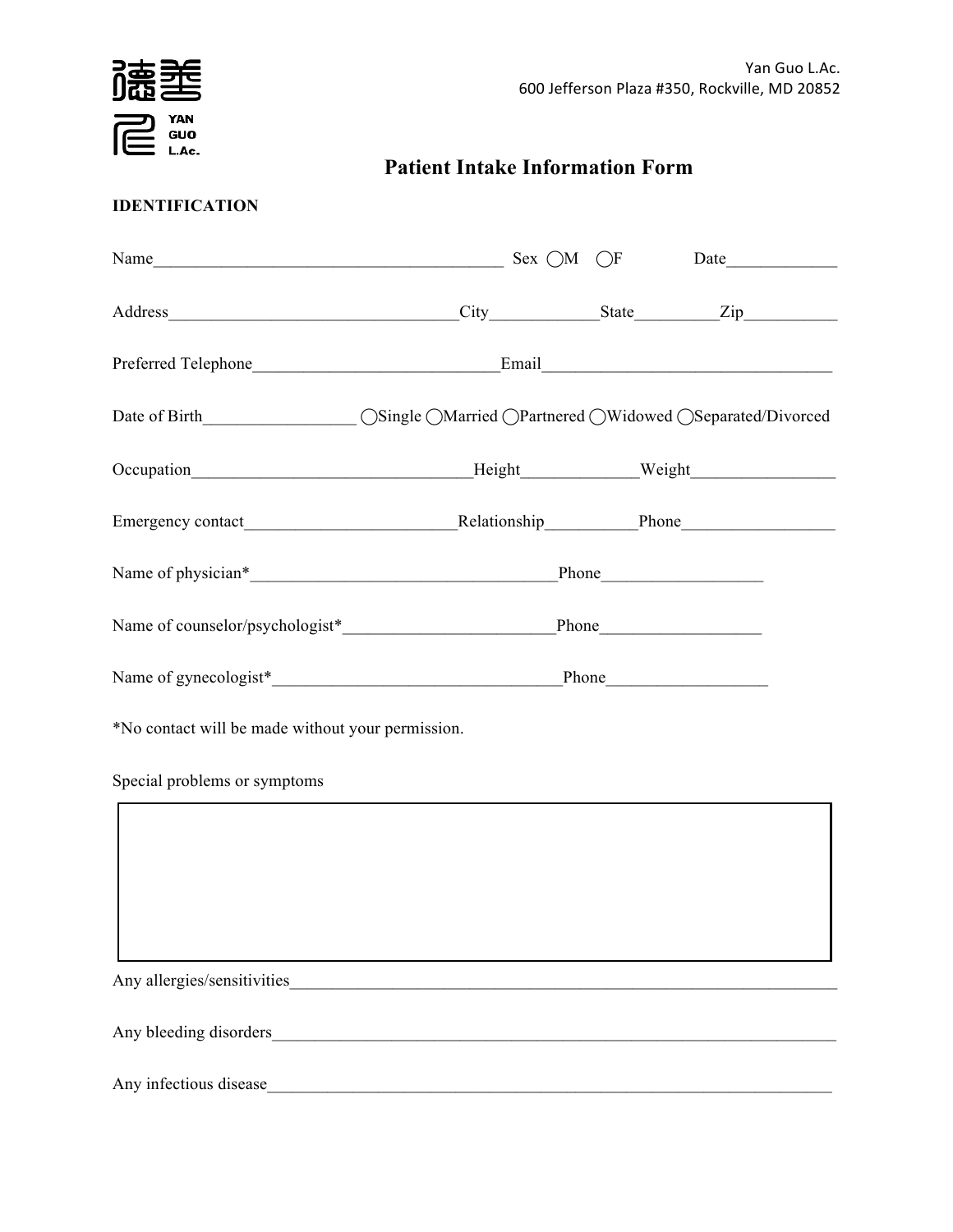### **FAMILY HISTORY**

Please complete for each family member, as best as you can, indicating any illnesses that they have ever had. Place an "X" or the date in the appropriate box or boxes.

|                                          |      |        |        |         | Spouse/ |          |
|------------------------------------------|------|--------|--------|---------|---------|----------|
|                                          | Self | Mother | Father | Sibling | partner | Children |
| Adopted                                  |      |        |        |         |         |          |
| Good Health                              |      |        |        |         |         |          |
| Diabetes                                 |      |        |        |         |         |          |
| Thyroid disorder                         |      |        |        |         |         |          |
| High blood pressure/heart disease/stroke |      |        |        |         |         |          |
| Blood disorders/anemia                   |      |        |        |         |         |          |
| Alcohol or other drug use                |      |        |        |         |         |          |
| Depression or mental illness             |      |        |        |         |         |          |
| Hepatitis/other liver disorder           |      |        |        |         |         |          |
| Musculoskeletal disorder                 |      |        |        |         |         |          |
| <b>HIV/AIDS</b>                          |      |        |        |         |         |          |
| Deceased(age)                            |      |        |        |         |         |          |

#### **PERSONAL LIFESTYLE HABITS**

For each item, please indicate how much, how many, or how often. Please note if this is current or the date that you quit.

Cigarettes (packs per day) Coffee/Tea (Cups per day) Alcohol (drinks per week)

Drug use (recreational)  $Soda$  (regular or diet)

Exercise ⃝Yes ⃝No How often?\_\_\_\_\_\_\_\_\_\_\_\_\_\_\_\_ What kind of exercise?\_\_\_\_\_\_\_\_\_\_\_\_\_\_\_\_\_\_

MEDICAL if you have ever been hospitalized or in the emergency room for a serious medical illness or operation, please all of them below: (do not include normal pregnancies).

| <b>YEAR</b> | OPERATION/ILLNESS | HOSPITAL OR TREATMENT LOCATION |
|-------------|-------------------|--------------------------------|
|             |                   |                                |
|             |                   |                                |
|             |                   |                                |

MEDICINES Please list all medications, vitamins and/or food supplements you are currently taking:

| Medications | Dosage | For what condition |
|-------------|--------|--------------------|
| Medications | Dosage | For what condition |
| Medications | Dosage | For what condition |
| Vitamins    | Dosage | For what condition |
| Vitamins    | Dosage | For what condition |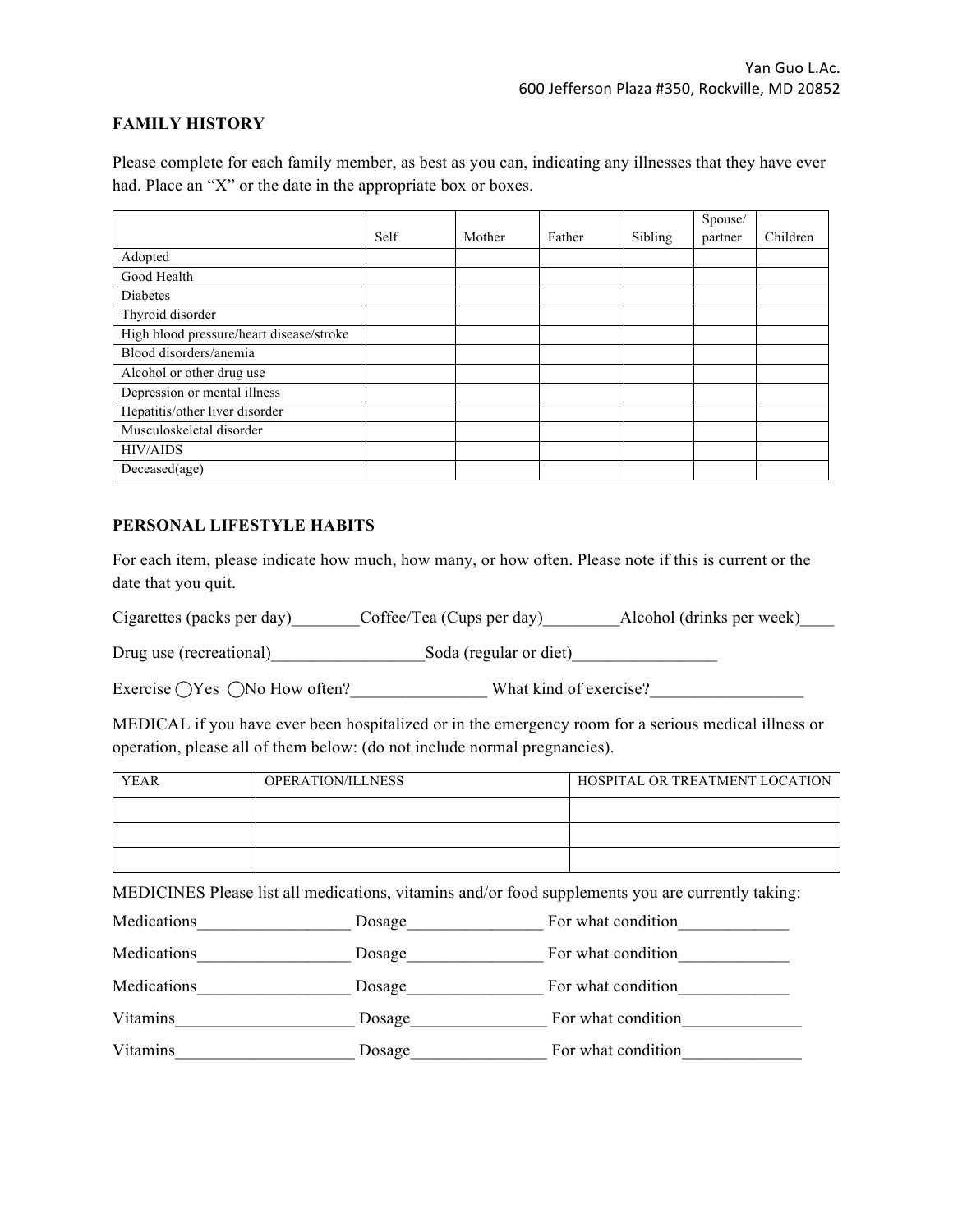### **CURRENT AND PAST CONDITIONS/SYMPTOMS/TRAUMAS**

If you are currently experiencing any of the following, please mark it with a "C". if you have experienced any of the following in the past, please mark it with a "P". Mark "P-C" if you have experienced the condition both in the past and currently.

| General     |                          |                           | Nose, Throat & Mouth                | Cardiovascular   |                          |
|-------------|--------------------------|---------------------------|-------------------------------------|------------------|--------------------------|
|             | Insomnia                 |                           | Sinus infection                     |                  | High blood pressure      |
|             | Dreams/nightmares        |                           | Hay fever/allergies                 |                  | Low blood pressure       |
|             | Fatigue                  |                           | Frequent sore throat                |                  | Chest pain or tightness  |
|             | Poor memory              |                           | Difficulty swallowing               |                  | Palpitation              |
|             | Strongly like cold       |                           |                                     |                  |                          |
|             | drinks                   |                           | Mount & tongue ulcers               |                  | Rapid heart beat         |
|             | Strongly like hot drinks | <u> Liberal College (</u> | Frequent colds                      |                  | Irregular heart beat     |
|             | Recent weight loss/gain  |                           | Nosebleed                           |                  | Poor circulation         |
|             | Cold hands & feet        |                           | Dry nose                            |                  | Swollen ankles           |
|             | Chills                   |                           | Nasal congesting                    |                  | Phlebitis                |
|             | Fever                    |                           | Loss of voice                       |                  | Anemia                   |
|             | Bad breath               |                           | <b>Thirst</b>                       |                  | History of heart disease |
|             | Other (describe)         |                           | Excessive phlegm                    |                  | Heart murmur             |
|             |                          |                           | TMJ                                 |                  | Night sweats             |
| Head & Neck |                          |                           | Facial pain                         |                  | Tendency to be cold      |
|             | Headaches                |                           | Gum problems                        |                  | Tendency to be warm      |
|             | Migraines                |                           | Dry mouth                           |                  | Other (describe)         |
|             | Stiff neck               |                           | Other (describe)                    |                  |                          |
|             | Dizziness                |                           |                                     | Gastrointestinal |                          |
|             | Fainting                 |                           | Dental problems? Last visit         |                  | Nausea                   |
|             | Swollen glands           |                           |                                     |                  | Indigestion              |
|             | Other (describe)         | Skin                      |                                     |                  | Stomach pain             |
|             |                          |                           | Hives                               |                  | Diarrhea                 |
| Ears        |                          |                           | Rashes                              |                  | Constipation             |
|             | Ringing                  |                           | Eczema/psoriasis                    |                  | Poor appetite            |
|             | Hearing loss             |                           | Night sweating                      |                  | Excessive hunger         |
|             | Hearing aids             |                           | <b>Excess sweating</b>              |                  | Vomiting                 |
|             | Infections               |                           | Dry skin                            |                  | Gas                      |
|             | Earache                  |                           | Easily bruised                      |                  | Hiccups                  |
|             | Vertigo                  |                           | Changes in moles, lumps             |                  | Acid regurgitation       |
|             | Other (describe)         |                           | Itching                             |                  | Bloating                 |
|             |                          |                           | Other (describe)                    |                  | Laxative use             |
| Eyes        |                          |                           |                                     |                  | Blood stool              |
|             | Glasses/contact lenses   | Respiratory               |                                     |                  | Other (describe)         |
|             | <b>Blurred</b> vision    |                           | Difficulty breathing                |                  |                          |
|             | Poor night vision        |                           | Difficulty breathing when reclining | Musculoskeletal  |                          |
|             | Spots or floaters        |                           | Wheezing                            |                  | Joint pain/swelling      |
|             | Eye inflammation         |                           | Asthma                              |                  | Sore muscles             |
|             | Double vision            |                           | Chronic cough                       |                  | Weak muscles             |
|             | Glaucoma                 |                           | Wet cough                           |                  | Difficulty walking       |
|             | Cataracts                |                           | Dry cough                           |                  | Pain (Describe)          |
|             | "Lazy" eye               |                           | Coughing up phlegm                  |                  |                          |
|             | Other (describe)         |                           | Coughing up blood                   |                  |                          |
|             |                          |                           | Shortness of breath                 |                  |                          |
|             | How often checked?       |                           | Tight chest                         |                  | Limited range of motion  |
|             |                          |                           | Pneumonia                           |                  | Other (describe)         |
|             |                          |                           | Other (describe)                    |                  |                          |
|             |                          |                           |                                     |                  |                          |
|             |                          |                           |                                     |                  |                          |